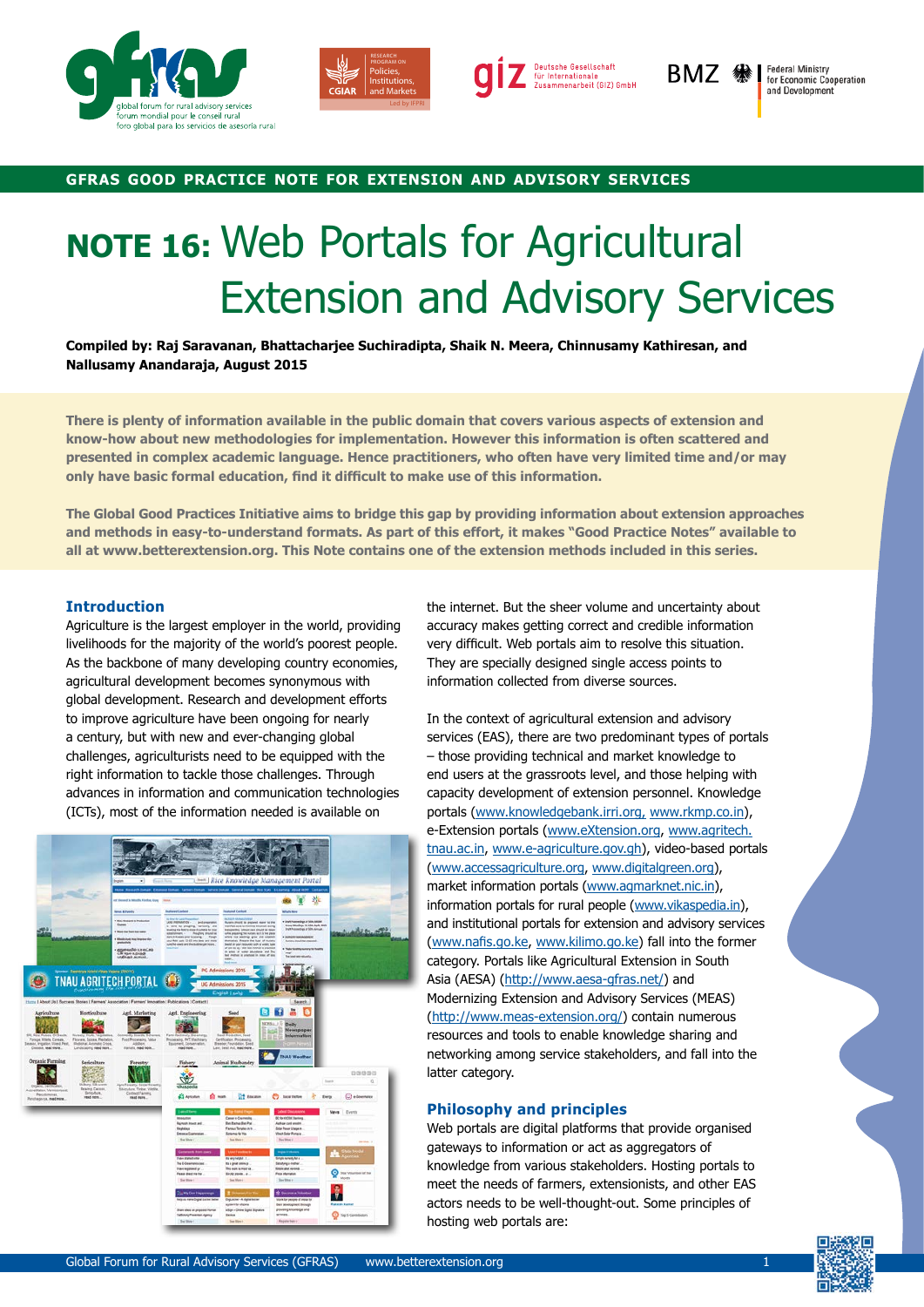- Usability and utility: The portal should be user-friendly to non-experts in information technology (IT). The information provided should be relevant and of high utility to potential users. Local language or multiple language display options also help.
- Content organisation: Enhance the user experience by presenting the content in a form that is easily understandable, navigable, and searchable, in addition to being visually appealing.
- Flexibility: The web portal needs to be flexible in design so that new features can be added when needed without major disturbance to the configuration.
- Structure: The structure of the content should be welldefined and in a definite pattern to make access and navigation easier. The site navigation should be easy to locate.
- Site display: The portal should preferably work and display consistently across all browsers and devices.
- Visualisation: Visualisation of the content repositories can reduce information overload and the time needed to retrieve information.
- Customisation: Allowing users to customise the portal to meet their specific needs can increase user satisfaction and efficiency of use. But, for novice users, the majority of information should be displayed in easy to access links.
- Content Management System (CMS): A CMS enables interactivity so that users can easily upload and update content, which helps increase the repository of information.1 Features like discussion forums, opinion polls, page rating, live search, surveys, feedback form, and so on encourage interactivity.
- Broad-based information: Varied information related to all aspects of rural life, with multimedia content support, helps make the information easy to understand.

#### **Implementation**

The implementation requires collaboration between EAS and IT organisations. When implementing a web portal for extensionists and farmers, the following steps need to be followed:

- Selection of content: The content needs to be decided on jointly by selected users, subject experts, and web developers.
- Designing the portal: A well-arranged and user-friendly design is the most important part of a web portal. Since a web portal is much more extensive than a website, it needs to be much more thought out to specifically cater to the needs of novices.
- Identification of roles: Information needs to be constantly updated to ensure a quality and dynamic portal. To achieve this responsibilities need to be defined within and outside the organisation.
- Periodic technology upgrades: Frequently changing the user interface and portal design can make it user unfriendly, but upgrading the portal with new features to reflect evolving technology is very important to retain users.

Other features can be added to increase interactivity and sustain user interest: cookies to track user preferences (with their permission), chat or call options for help navigating the site, social media log in, bulletin boards, chat rooms, live search options, subject-specific content search facilities, discussion forums, opinion polls, and feedback and survey forms.

Web portals for agricultural extension and advisory services are developed and hosted by many types of organisations, including agricultural universities (see Box 1), research institutions, extension organisations, professional networks, private agri-business firms, and others.

#### **Governance and management**

Web portal development and management is a collaborative task, involving many stakeholders. The developers need to continually upgrade, enhance, maintain, and support the site, and the EAS organisation needs to feed it with content and expert advice to keep the information up-to-date. The source of content also needs to be authenticated regularly to maintain quality. Clear allocation of roles when setting up web portals makes their governance and management easier.

# **Capacities required for providers and participants**

Many factors determine the success of a web portal, but the content management and delivery model are the most important components in the agricultural development context.2 While IT-proficiency is a basic requirement for the providers, clear understanding of the information

# **BOX 1: EXAMPLE OF A PORTAL**

Tamil Nadu Agricultural University (TNAU) Agritech Portal ([www.agritech.tnau.ac.in\)](http://www.agritech.tnau.ac.in) has been catering to the needs of farmers, extensionists, and other stakeholders in agriculture and allied sectors since 2009. It offers a diverse range of information from crop-related or weather information, to daily market prices, schemes and programmes for farmers, daily news, events, publications supported by multimedia, expert systems, and much more. The portal can be accessed in Tamil and English and offers a keyword search facility.

Heeks, R. 2002. Information systems and developing countries: Failure, success and local improvisations. The Information Society 18: 101-112.

Glendenning, C.J. and Ficarelli, P.P. 2011. Content development and management processes of ICT initiatives in Indian agriculture. Information Development 27(4): 301–314.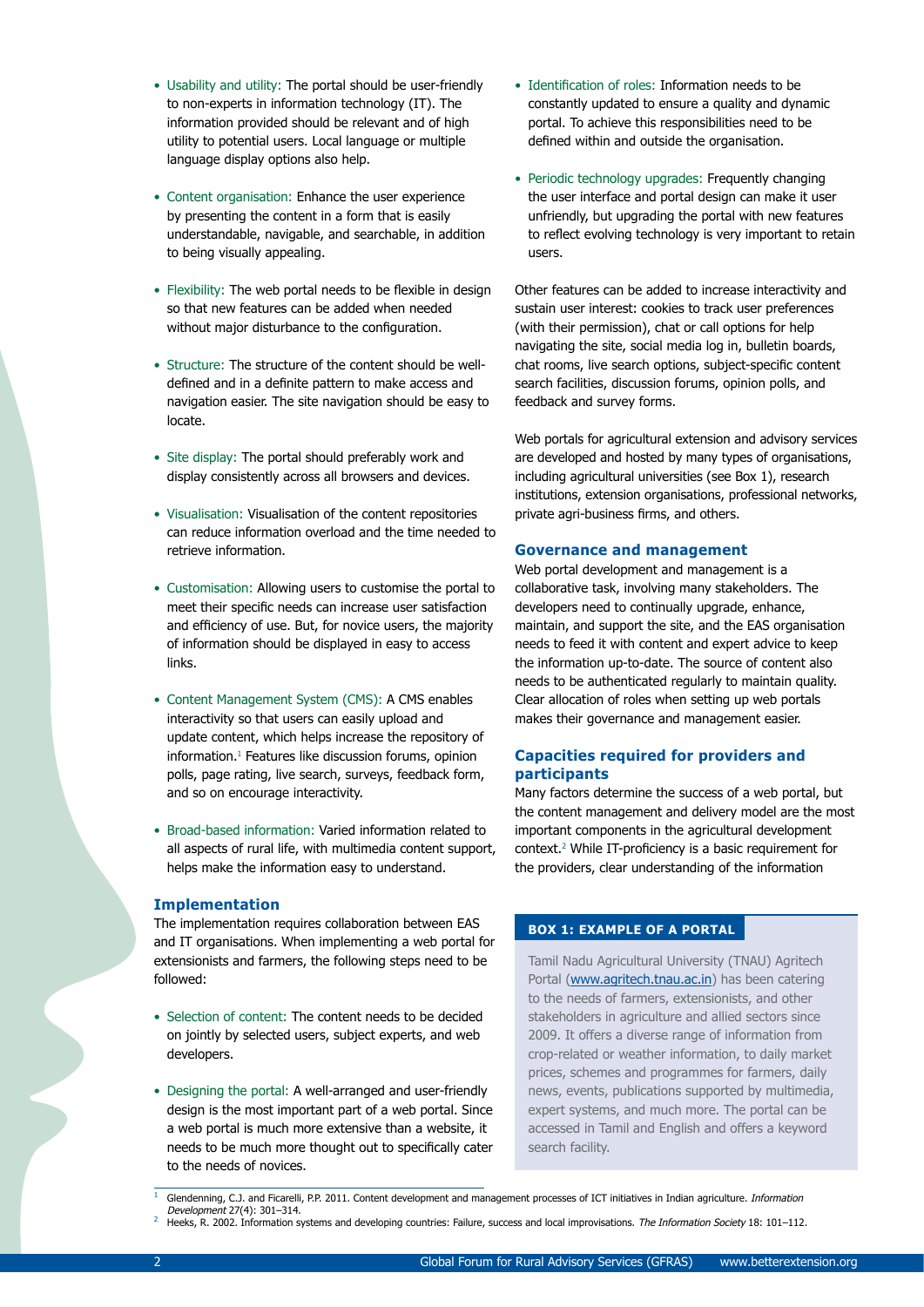required by potential and current users is also very important to ensure the relevance of the information provided. Also, clear instructions and training need to be given regarding collating the obtained information in userfriendly language for higher readability.

Users of web portals will need access to internet-enabled devices and an internet connection, as well as basic knowledge of surfing the internet.

#### **Costs**

The costs will vary depending on the specifications of the portal, hosting platform, technology used (open source or commercial), quality of the portal, support, and maintenance. The main costs are hiring a developer, creating a basic website (300–2,000), and CMS integration (US\$2,000–10,000). A simple portal will cost US\$10,000– 25,000 and multi-site portals with multiple portlets around US\$25,000–60,000. There will also be extra charges for advanced features like diagnostics. A web portal with chat facilities and customer support will need a dedicated web master (US\$1,000–2,000 per month).

# **Strengths, weaknesses, opportunities, and challenges**

Web portals collate the huge amount of knowledge available on the web in a single place. But in spite of the advantages, many people are not yet using web portals due to lack of literacy or awareness. There are also many challenges to be overcome at the organisational and institutional level in order to increase the use of web portals in agriculture. The strengths, weaknesses, opportunities, and challenges of using web portals in extension and advisory services are given in Table 1.

### **Best-fit considerations**

• Nature of target groups: Web portals can serve as a ready reference of information when needed for

**Table 1. Strengths, weaknesses, opportunities, and challenges**

extensionists, researchers, academics, and policymakers; however for farmers, literacy is important. Lack of device availability for access is a big drawback, especially for women.

- Innovations: Device compatibility is a very important feature that needs to be recognised during web portal development, mainly because of the mobile phone revolution in rural areas. Integration of features that enable interaction among users and real-time information display for market prices, weather, etc. can be very helpful for farmers.
- Ecological and institutional settings: Farmers not only need a device to access the portal, but also the wider infrastructure such as roads, electricity, etc. to actually put the information gained into use. At the organisational level, transparency in information sharing is an important aspect in quality control of information shared.

# **Evidence of impact and potential scalability**

Web portals have had far reaching impact on users financially and socially. In India, the e-Choupal initiative for market price dissemination has reduced the procurement transaction price from 8 percent to 2 percent and has involved the farmers in every step – from content generation to web portal design and layout.<sup>3</sup> Access Agriculture, through videos hosted on the web portal, has changed the life of farmers, especially of women, across Asia and Africa by making information accessible and empowering them.4

Most of the time, agricultural information is very locationspecific and so the best scalability option can be to 'roll out, fix it, and scale  $up'_i$ <sup>5</sup> collating the required information and editing out the unnecessary material depending on usability and farmers' responses.

| <b>Strengths</b>                                                                                                                                                                                                                                                                                                                                                                                                          | <b>Weaknesses</b>                                                                                                                                                                                                                                                                                                                                                                          | <b>Opportunities</b>                                                                                                                                                                                                                                                                                                                                                     | <b>Challenges</b>                                                                                                                                                                                                                                                                                                                                                                                    |
|---------------------------------------------------------------------------------------------------------------------------------------------------------------------------------------------------------------------------------------------------------------------------------------------------------------------------------------------------------------------------------------------------------------------------|--------------------------------------------------------------------------------------------------------------------------------------------------------------------------------------------------------------------------------------------------------------------------------------------------------------------------------------------------------------------------------------------|--------------------------------------------------------------------------------------------------------------------------------------------------------------------------------------------------------------------------------------------------------------------------------------------------------------------------------------------------------------------------|------------------------------------------------------------------------------------------------------------------------------------------------------------------------------------------------------------------------------------------------------------------------------------------------------------------------------------------------------------------------------------------------------|
| Seamless integration<br>$\bullet$<br>of online information<br>and knowledge from<br><b>stakeholders</b><br>Location-specific<br>$\bullet$<br>information<br><b>Decentralised CMS</b><br>$\bullet$<br>encourages free flow of<br>relevant, unbiased, and<br>value-added content<br>Interactive portals facilitate<br>discussion among peers<br>• Integration of content in<br>multiple forms (text, audio,<br>video, etc.) | Illiteracy (educational and<br>technological)<br>• Needs technical expertise<br>• Possibly outdated content<br>• No mention of source<br>reduces authenticity of<br>information<br>• Limited degree of<br>customisation by individual<br>users<br>• Lack of customised<br>agricultural content in<br>regional languages<br>• Limited ICT availability<br>and access among women<br>farmers | • More agri-organisations<br>digitising their content<br>• Favourable open access<br>policies<br>Better access to information<br>for tech-savvy farmers and<br>extension organisations<br>• Growing internet access<br>through smart phones<br>ensures wider audience<br>Promoting web portals<br>$\bullet$<br>through social media groups<br>increases their visibility | • Continuous updating and<br>validation of content and<br>portal features<br>• Sustaining the interest of<br>users<br>• Increasing access for<br>women and illiterates<br>(educational and<br>technological)<br>• Lack of incentives or<br>restrictions for organisations<br>to share information<br>• Continuous surveying<br>of users to ensure that<br>content and structure suits<br>their needs |

#### Bowonder, B., Gupta, V. and Singh, A. Undated. Developing a rural market e-hub: The case study of e-Choupal experience of ITC. Available at: http://www.planningcommission.gov.in/reports/sereport/ser/stdy\_ict/4\_e-choupal%20.pdf http://www.accessagriculture.org/node/49

<sup>5</sup> Kaur, S., Jha, S.K. and Mandal, R. 2014. Information, efficiency, and sustainability in Indian agricultural markets: E-Choupal, ITC's private initiative. Available at: http://papers.ssrn.com/sol3/papers.cfm?abstract\_id=2526061